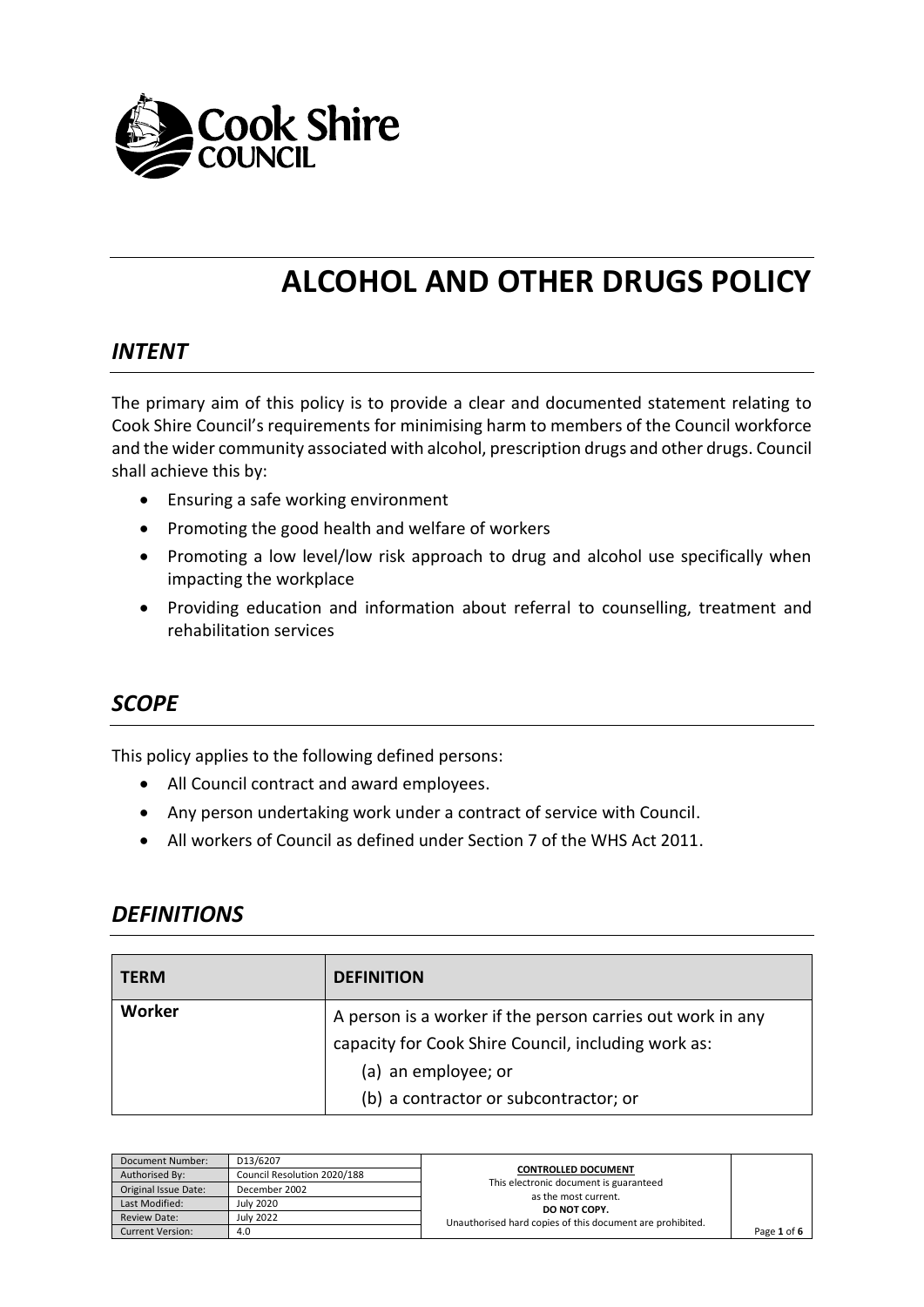| <b>TERM</b>                                           | <b>DEFINITION</b>                                                                                                                                                                                                                                                                                                                                                                                                                                                                                           |  |
|-------------------------------------------------------|-------------------------------------------------------------------------------------------------------------------------------------------------------------------------------------------------------------------------------------------------------------------------------------------------------------------------------------------------------------------------------------------------------------------------------------------------------------------------------------------------------------|--|
|                                                       | (c) an employee of a contractor or subcontractor; or<br>(d) an employee of a labour hire company who has been<br>assigned to work with Council; or<br>(e) an outworker; or<br>(f) an apprentice or trainee; or                                                                                                                                                                                                                                                                                              |  |
|                                                       | (g) a student gaining work experience; or<br>(h) a volunteer.                                                                                                                                                                                                                                                                                                                                                                                                                                               |  |
| <b>BrAC</b>                                           | <b>Breath Alcohol Concentration</b>                                                                                                                                                                                                                                                                                                                                                                                                                                                                         |  |
| Workplace                                             | A workplace is any place where work is carried out by a worker<br>for Cook Shire Council and includes any place where a worker<br>goes, or is likely to be, while at work.<br>In this definition, place includes a vehicle, vessel, aircraft or<br>other mobile structure and any waters and any installation on<br>land, on the bed of any waters or floating on any waters.                                                                                                                               |  |
| <b>Alcohol</b>                                        | Is the intoxicating agent in beverage alcohol, ethyl alcohol or<br>other low molecular weight alcohols including methyl or<br>isopropyl alcohol.                                                                                                                                                                                                                                                                                                                                                            |  |
| <b>Prescription and</b><br><b>Pharmacy Medication</b> | Prescription and pharmacy medication are pharmaceutical<br>drugs that legally require a medical prescription to be<br>dispensed.                                                                                                                                                                                                                                                                                                                                                                            |  |
| <b>Other Drugs</b>                                    | Drugs are defined as any chemical substance, natural or<br>synthetic, that changes a person's mental state and that may<br>be used repeatedly by a person for that effect. The term Other<br>Drugs includes but is not limited to illegal substances such as<br>heroin, anabolic steroids, cannabis (marijuana), psychoactive<br>pharmaceuticals,<br>amphetamines,<br>methamphetamines,<br>opiates, cocaine, phencyclidine and<br>other controlled<br>substances or medications used or obtained illegally. |  |

| Document Number:     | D13/6207                    |                                                                |             |
|----------------------|-----------------------------|----------------------------------------------------------------|-------------|
| Authorised By:       | Council Resolution 2020/188 | <b>CONTROLLED DOCUMENT</b>                                     |             |
| Original Issue Date: | December 2002               | This electronic document is guaranteed<br>as the most current. |             |
| Last Modified:       | <b>July 2020</b>            | DO NOT COPY.                                                   |             |
| <b>Review Date:</b>  | <b>July 2022</b>            | Unauthorised hard copies of this document are prohibited.      |             |
| Current Version:     | 4.0                         |                                                                | Page 2 of 6 |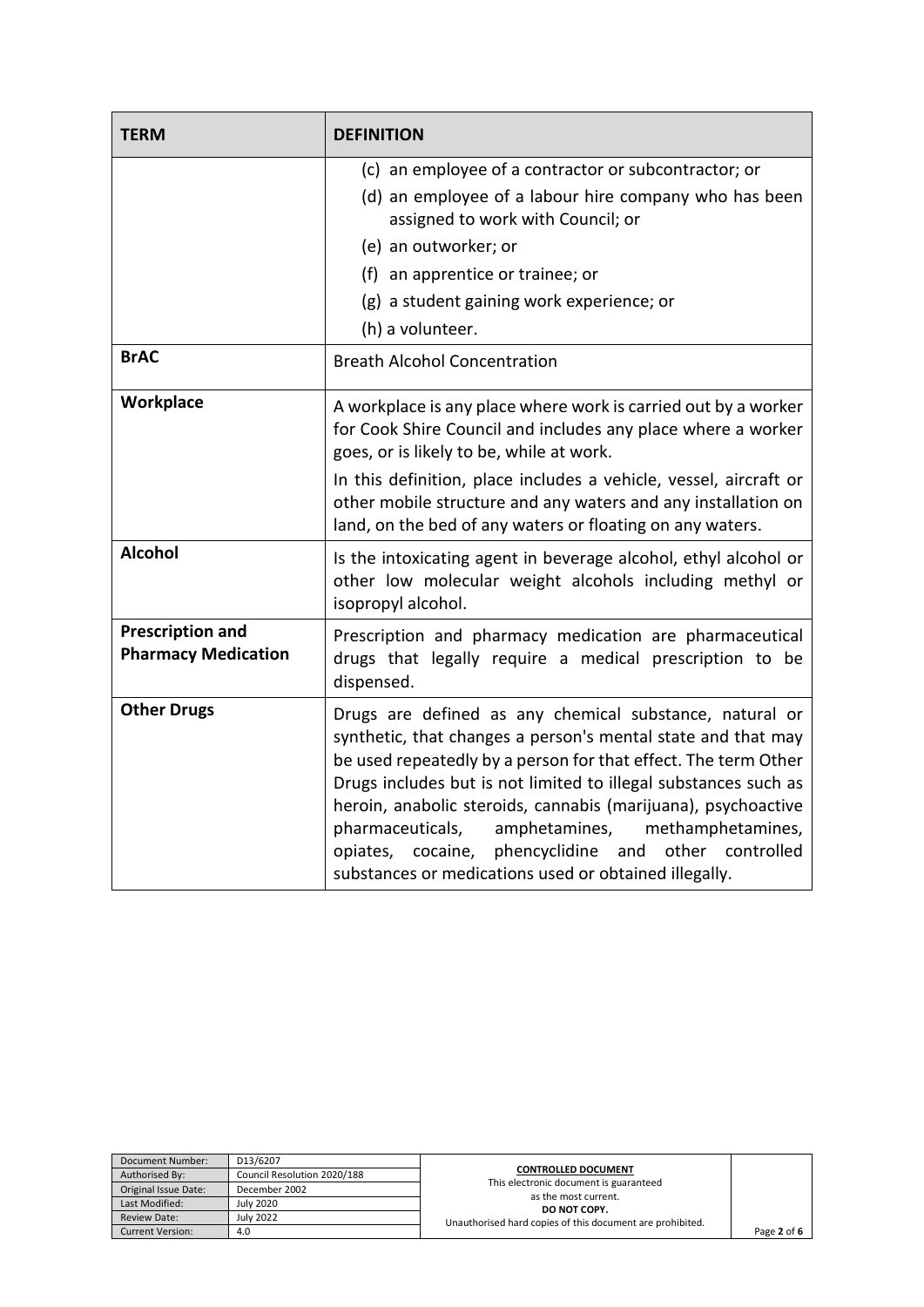# *POLICY STATEMENT*

Cook Shire Council has a legal and moral obligation to provide a safe, healthy and productive workplace that actively manages appropriate alcohol and other drug detection, education and treatment referral programs.

The following policy statements apply to all persons identified in the Scope of this policy document. Non-compliance with this policy will be viewed as a serious matter and treated in the same way as a breach of any company policy.

Specific procedures for the operational management and application of this policy are contained in the Alcohol and Other Drugs Management Plan.

#### *1. ALCOHOL*

- **1.1.** Any time a worker is performing work for council a BrAC of 0.000 (zero) is the allowable limit unless otherwise stated in the Alcohol and Other drugs management plan.
- **1.2.** Alcohol shall not be consumed in Council workplaces, including vehicles, or at any time as workers of Council unless approved by the Chief Executive Officer for designated events that have been suitably assessed and risks controlled.
- **1.3.** Where Council has allowed alcohol in the workplace, then responsible consumption of alcohol must be adhered to at all times.
- **1.4.** Workers who attend Council approved events are only permitted to return to work if they have a BrAC of 0.000 (zero).

#### *2. PRESCRIPTION AND PHARMACY MEDICATION*

- **2.1.** Workers using prescription and pharmacy medications for a legitimate medical purpose, shall do so in accordance with the instructions issued by the prescribing medical practitioner at the time of dispensing.
- **2.2.** If Council suspects a worker's ability to safely perform work is impaired (or likely to be impaired) steps may be taken to address the issue in accordance with this policy and associated procedures.
- **2.3.** Workers using prescription and pharmacy medication that are not recommended to be taken whilst driving, operating plant or machinery or carrying out other high risk activities, shall notify their supervisor prior to starting work. Alternate work may be found if the worker is fit for other duties.

#### *3. OTHER DRUGS*

**3.1.** Illicit drugs shall not be consumed on company premises, in company cars, or in any time as paid workers of Council.

| Document Number:        | D13/6207                    |                                                                |             |
|-------------------------|-----------------------------|----------------------------------------------------------------|-------------|
| Authorised By:          | Council Resolution 2020/188 | <b>CONTROLLED DOCUMENT</b>                                     |             |
| Original Issue Date:    | December 2002               | This electronic document is guaranteed<br>as the most current. |             |
| Last Modified:          | <b>July 2020</b>            | DO NOT COPY.                                                   |             |
| <b>Review Date:</b>     | <b>July 2022</b>            | Unauthorised hard copies of this document are prohibited.      |             |
| <b>Current Version:</b> | 4.0                         |                                                                | Page 3 of 6 |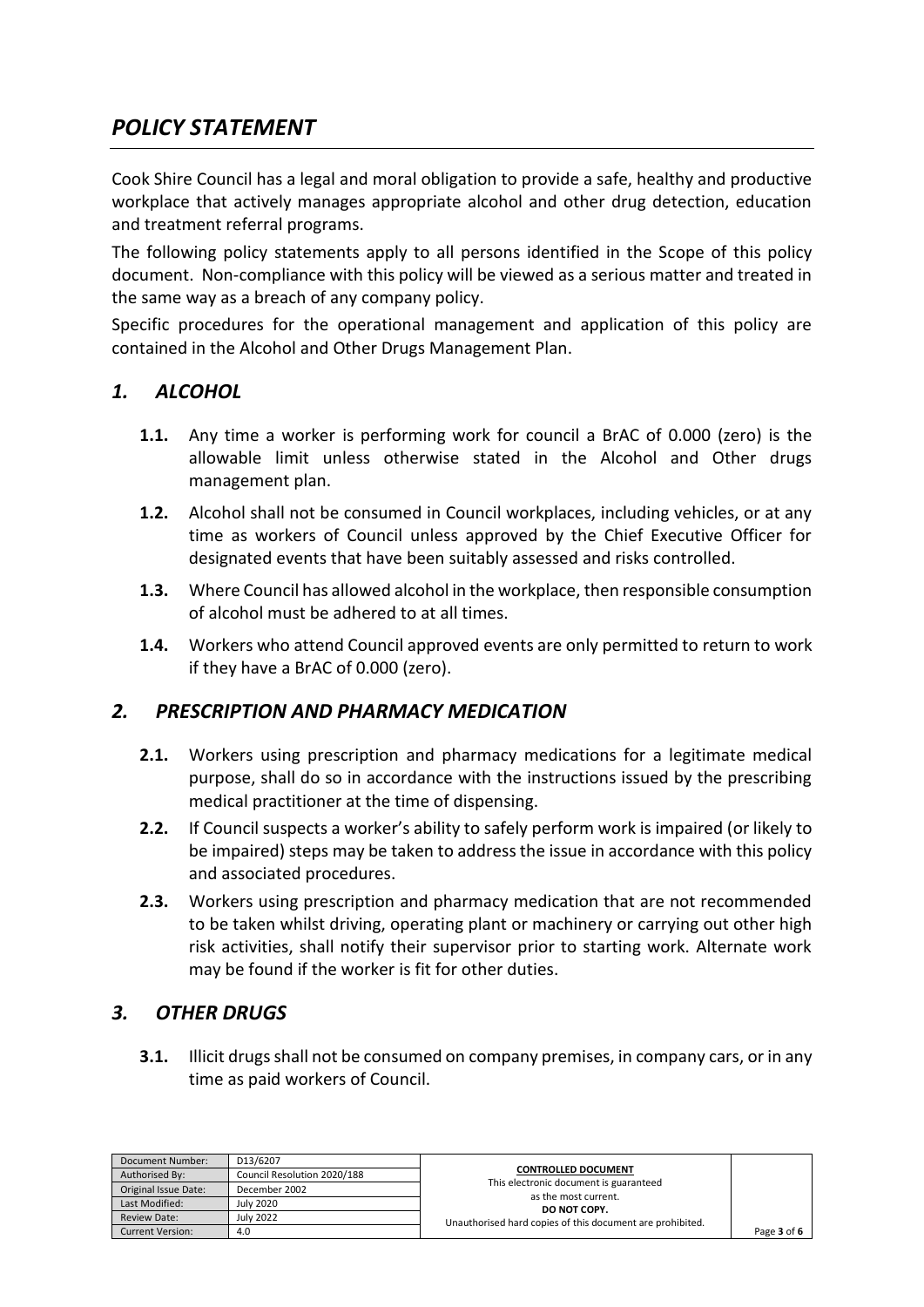- **3.2.** No illicit drugs shall be brought into, kept or stored in any Council workplace including but not limited to vehicles and itinerant worksites.
- **3.3.** No worker of Council shall be permitted to work or remain in their workplace if they are under the influence of illicit drugs.

#### *4. EDUCATION, ENFORCEMENT AND TREATMENT*

- **4.1.** All workers shall be provided with workplace education about the effects of drugs and alcohol.
- **4.2.** Information about drug and alcohol treatment services shall be provided to workers through the Alcohol and Other Drug Management Plan.
- **4.3.** Workplace assessment shall be undertaken by Council through a documented drug and alcohol testing program as defined in the Alcohol and Other Drug Management Plan.
- **4.4.** Cook Shire Council reserves the right to undertake workplace testing for alcohol and other drugs in order to determine whether a worker is under the influence of those substances. This right shall be understood and accepted by all workers as a condition of their employment.
- **4.5.** Council promotes an environment for self-reporting and self-referral of alcohol and other drug related problems by workers.

| <b>RESPONSIBLE OFFICER</b>                                                              | <b>RESPONSIBILITY</b>                                                                                                                                                                                                                                                                                                                                  |  |
|-----------------------------------------------------------------------------------------|--------------------------------------------------------------------------------------------------------------------------------------------------------------------------------------------------------------------------------------------------------------------------------------------------------------------------------------------------------|--|
| <b>Chief Executive Officer,</b><br><b>Directors, Managers and</b><br><b>Supervisors</b> | Will ensure:<br>Workers are aware of and understand this policy and<br>$\bullet$<br>accompanying management plan.<br>Workers comply with this policy.<br>$\bullet$<br>The Chief Executive Officer is informed of any breaches<br>$\bullet$<br>of this policy.                                                                                          |  |
| <b>Workers</b>                                                                          | Will ensure:<br>They clarify their understanding of this policy through<br>their supervisors and/or manager.<br>Compliance with the requirements of this policy and<br>$\bullet$<br>the accompanying management plan.<br>They advise their supervisor or manager if they believe<br>$\bullet$<br>another worker is affected by alcohol or other drugs. |  |

### *KEY RESPONSIBILITIES*

| Document Number:        | D13/6207                    |                                                                |             |
|-------------------------|-----------------------------|----------------------------------------------------------------|-------------|
| Authorised By:          | Council Resolution 2020/188 | <b>CONTROLLED DOCUMENT</b>                                     |             |
| Original Issue Date:    | December 2002               | This electronic document is guaranteed<br>as the most current. |             |
| Last Modified:          | <b>July 2020</b>            | DO NOT COPY.                                                   |             |
| <b>Review Date:</b>     | <b>July 2022</b>            | Unauthorised hard copies of this document are prohibited.      |             |
| <b>Current Version:</b> | 4.0                         |                                                                | Page 4 of 6 |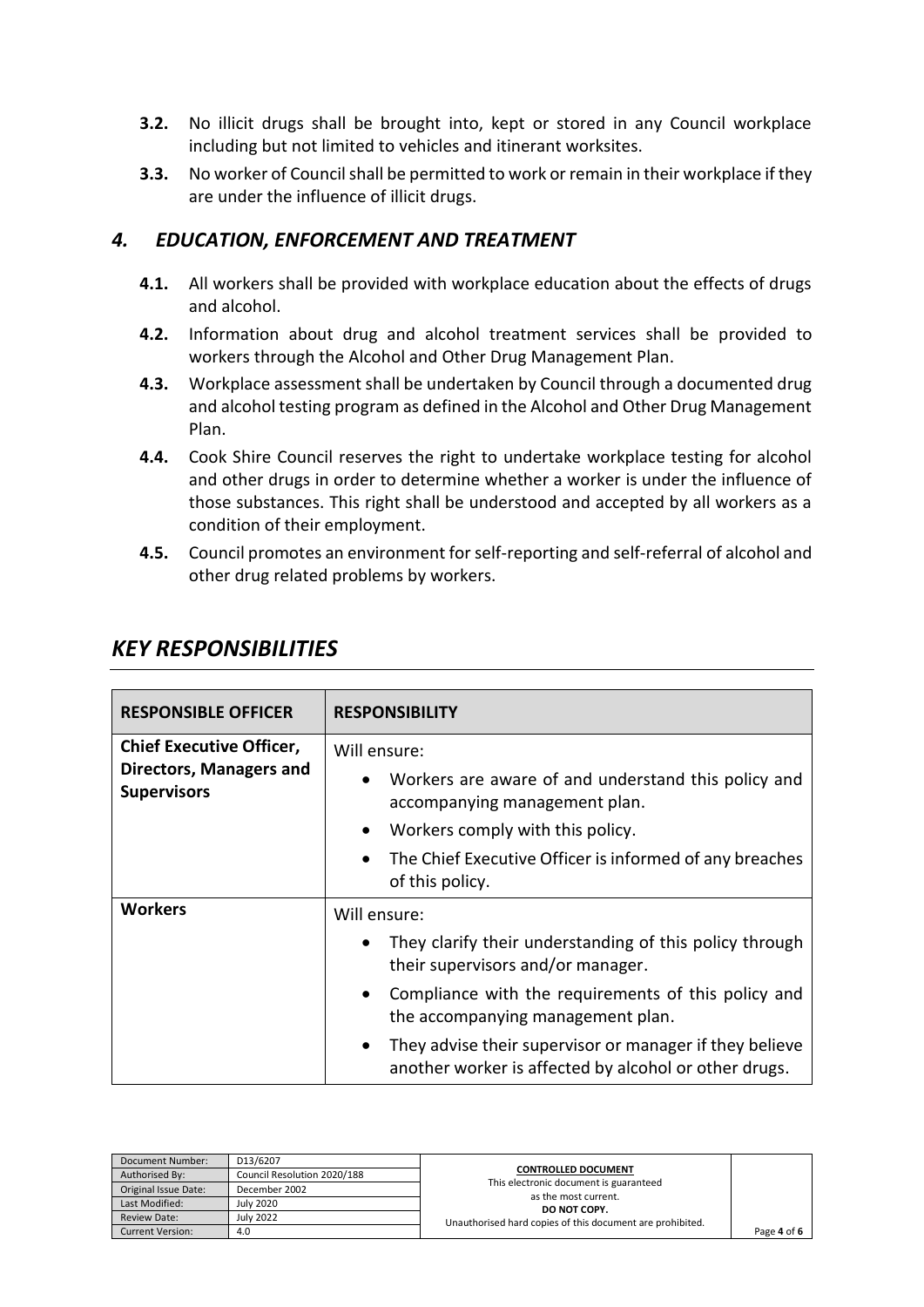| <b>RESPONSIBLE OFFICER</b> | <b>RESPONSIBILITY</b>                                                                                                                     |  |
|----------------------------|-------------------------------------------------------------------------------------------------------------------------------------------|--|
|                            | • They are not under the influence of alcohol or other<br>drugs upon the commencement or during their period<br>of duty in the workplace. |  |

# *REFERENCES, LEGISLATION AND GUIDELINES*

- *Workplace Health and Safety Act 2011*
- *Workplace Health and Safety Regulation 2011*
- *Transport Operations (Road Use Management) Act 1995*
- *Drugs Misuse Act 1986*
- *Information Privacy Act 2009*
- *Cook Shire Council Code of Conduct for Employees*
- *Cook Shire Council Workplace Health and Safety Policy*
- *Cook Shire Council Alcohol and Other Drugs Management Plan*

## *RELATED DOCUMENTS*

Cook Shire Council Alcohol and Other Drugs Management Plan

# *IMPLEMENTATION/COMMUNICATION*

- This policy will be communicated to employees at an all staff meeting and distributed to all staff via email.
- A copy of the policy will be available on the Intranet.
- A copy will be available via the controlled document register.

| Document Number:        | D13/6207                    |                                                                |             |
|-------------------------|-----------------------------|----------------------------------------------------------------|-------------|
| Authorised By:          | Council Resolution 2020/188 | <b>CONTROLLED DOCUMENT</b>                                     |             |
| Original Issue Date:    | December 2002               | This electronic document is guaranteed<br>as the most current. |             |
| Last Modified:          | <b>July 2020</b>            | DO NOT COPY.                                                   |             |
| <b>Review Date:</b>     | <b>July 2022</b>            | Unauthorised hard copies of this document are prohibited.      |             |
| <b>Current Version:</b> | 4.0                         |                                                                | Page 5 of 6 |